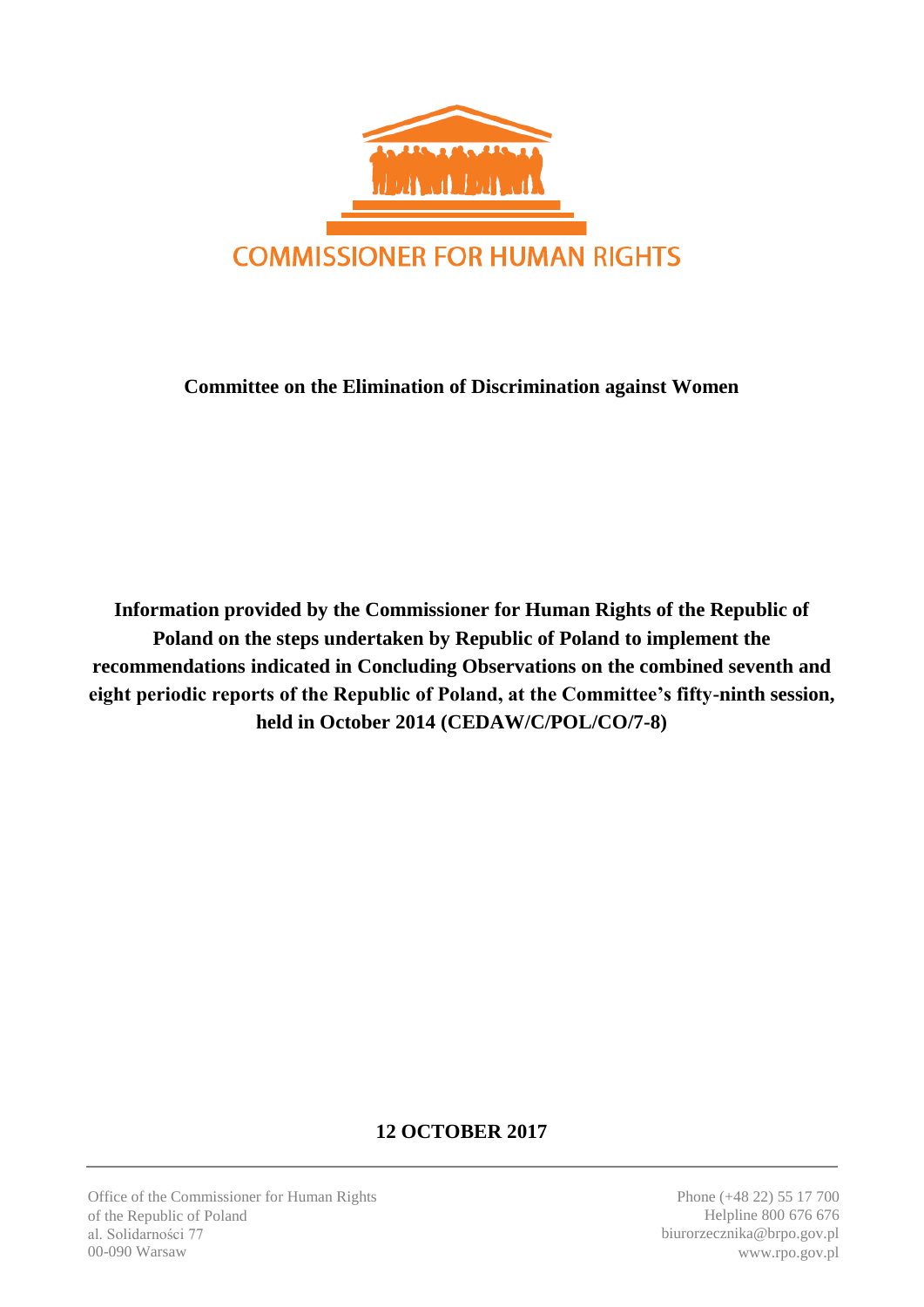### **INTRODUCTION**

- 1. The Commissioner for Human Rights is the constitutionally established authority responsible for protection of rights and freedoms guaranteed in the Constitution of the Republic of Poland, and in the ratified international human rights' treaties. In his activities, the Commissioner is independent from other state authorities. The Commissioner acts pursuant to the Constitution of the Republic of Poland and the Commissioner for Human Rights Act of 15 July 1987 (Dz. U. [Journal of Laws] of 2017, item 958). The Commissioner is appointed by the lower chamber of the Parliament (Sejm) and approved by the higher chamber of the Parliament (Senate) for a 5-year term of office.
- 2. The Commissioner for Human Rights safeguards human and civic freedoms and rights specified in the Constitution and other legal acts, including the guard of implementation of the principle of equal treatment. In order to fulfill these tasks, the Commissioner investigates whether actions undertaken or abandoned by the entities, organizations or institutions obliged to observe and implement human rights have not led to infringement of the law or the principles of social coexistence and justice, and undertakes appropriate measures.

### **Paragraph 17. The Committee recommends that the State party:**

**(a) Strengthen the mandate and authority of the Government Plenipotentiary for Equal Treatment, provide that office with the conditions enabling it to implement gender equality policies and ensure the implementation of a gender mainstreaming strategy in all government ministries and agencies, as well as at the municipal level;**

**(b) Increase the financial and human resources of the office of the Government Plenipotentiary for Equal Treatment, while providing it with a separate budget to support its gender equality activities and programmes and to ensure effective coordination of government policies on gender equality, and ensure that every ministry allocates a special budget for the effective implementation of the National Action Plan for Equal Treatment."**

1. In its concluding observations, the CEDAW expressed its concern that, since 2006, there is no separate government authority in Poland responsible exclusively for gender equality policies. The Committee therefore expected the gap to be effectively filled by the Government Plenipotentiary for Equal Treatment. However, until the parliamentary elections in October 2015 no measures had been taken to extend the Plenipotentiary's powers and increase his/her resources. The mandate, authority and resources of the Government Plenipotentiary for Equal Treatment remained unchanged; further, no separate budget was allocated for its gender equality activities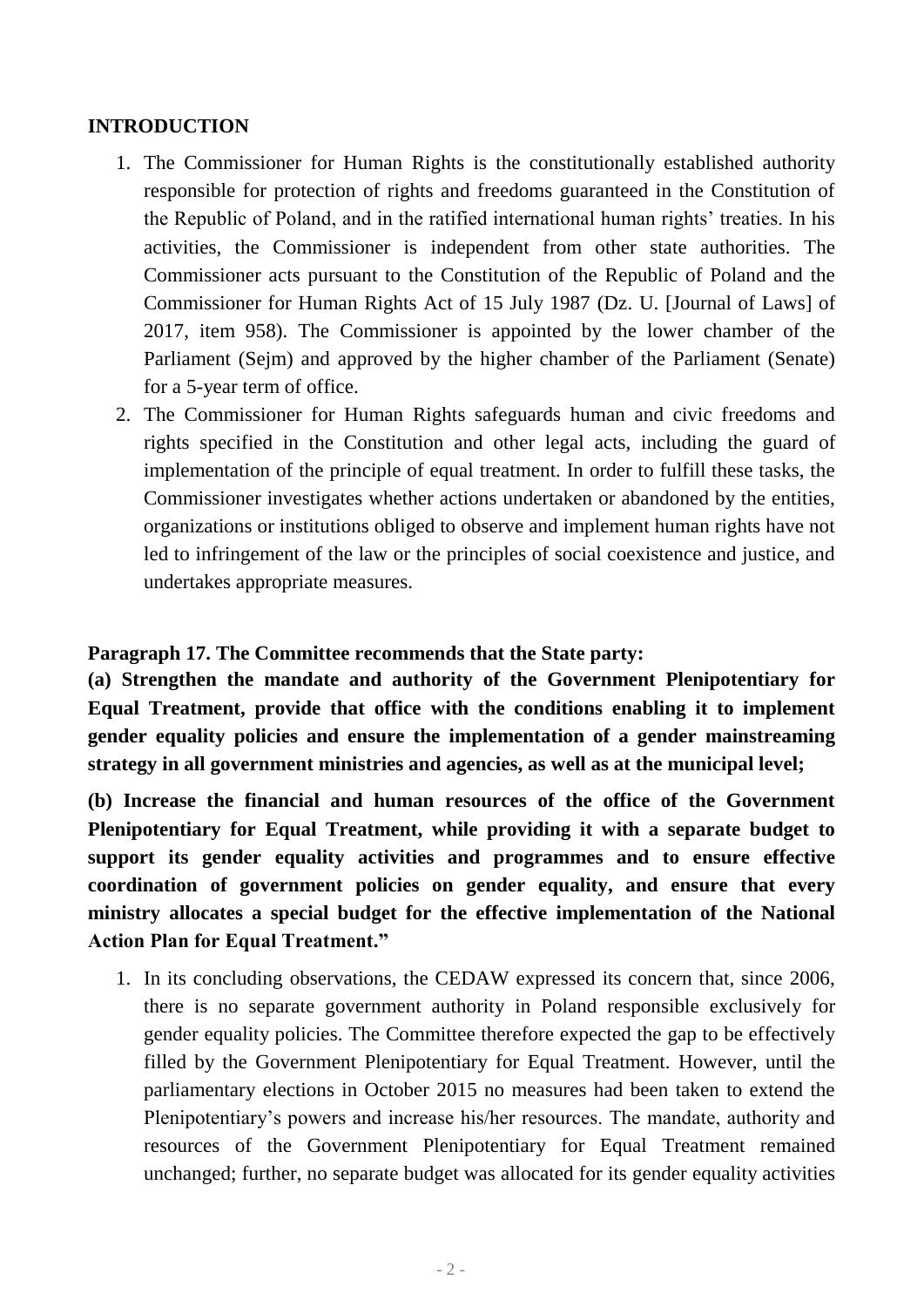and programs and for implementation of the National Action Programme for Equal Treatment<sup>1</sup>.

- 2. From 2008 to 2016, substantive, organisational and legal support to the Government Plenipotentiary for Equal Treatment was provided by the Office of the Government Plenipotentiary for Equal Treatment which operated within the Chancellery of the Prime Minister. At the end of 2015, the Office of the Plenipotentiary was closed down. At present, substantive support to the Plenipotentiary is provided by the Equal Treatment Unit (6 job positions) operating within the structure of the Civil Society Department of the Chancellery of the Prime Minister. This has, undoubtedly, reduced the significance of the Plenipotentiary's position and the possibilities of his/her effective work<sup>2</sup>. Person performing a role of the Government Plenipotentiary for Equal Treatment performs also a role of the Government Plenipotentiary for Civil Society.
- 3. Regrettably, the Commissioner for Human Rights is not aware of the Plenipotentiary's strong engagement in measures against discrimination on the grounds of gender or in combating violence against women. The Plenipotentiary's website does not contain information on his current activities combating discrimination on the grounds of gender. It only contains a list of Polish and international legal acts on the protection of women's rights. An example of the lack of the Plenipotentiary's involvement in this area is the lack of support for organizations that, for many years, were providing specialized support for women victims of domestic violence. The Ministry of Justice discontinued financial support to those organisations under the state budget for 2016 and 2017. The Ministry of Justice based its decision on the argument that the organisations' assistance offer was addressed solely to a specific group of victims, i.e. women victims of domestic violence. According to the Ministry of Justice, the activities of the organisations were non-comprehensive and even discriminatory as they refused to support all other victims of violence. The Government Plenipotentiary for Equal Treatment did not take any action in this matter.
- 4. The Governmental National Action Programme for Equal Treatment for 2013-2016 might be considered as a significant instrument which could shape governmental policy on counteracting discrimination. In the Commissioner's opinion, the Programme had only limited impact on the governmental policy. Currently (October 2017), the Government Plenipotentiary for Civil Society and Equal Treatment coordinates the preparation of the final report on the execution of the Programme that

**<sup>.</sup>** <sup>1</sup> A letter from the Government Plenipotentiary for Equal Treatment to the Commissioner for Human Rights of 18 July 2017 (ref. no.: DOB.RT.18.10.2017.BS).

 $2^2$  A letter from the Government Plenipotentiary for Equal Treatment to the Commissioner for Human Rights of 18 July 2017 (ref. no.: DOB.RT.18.10.2017.BS).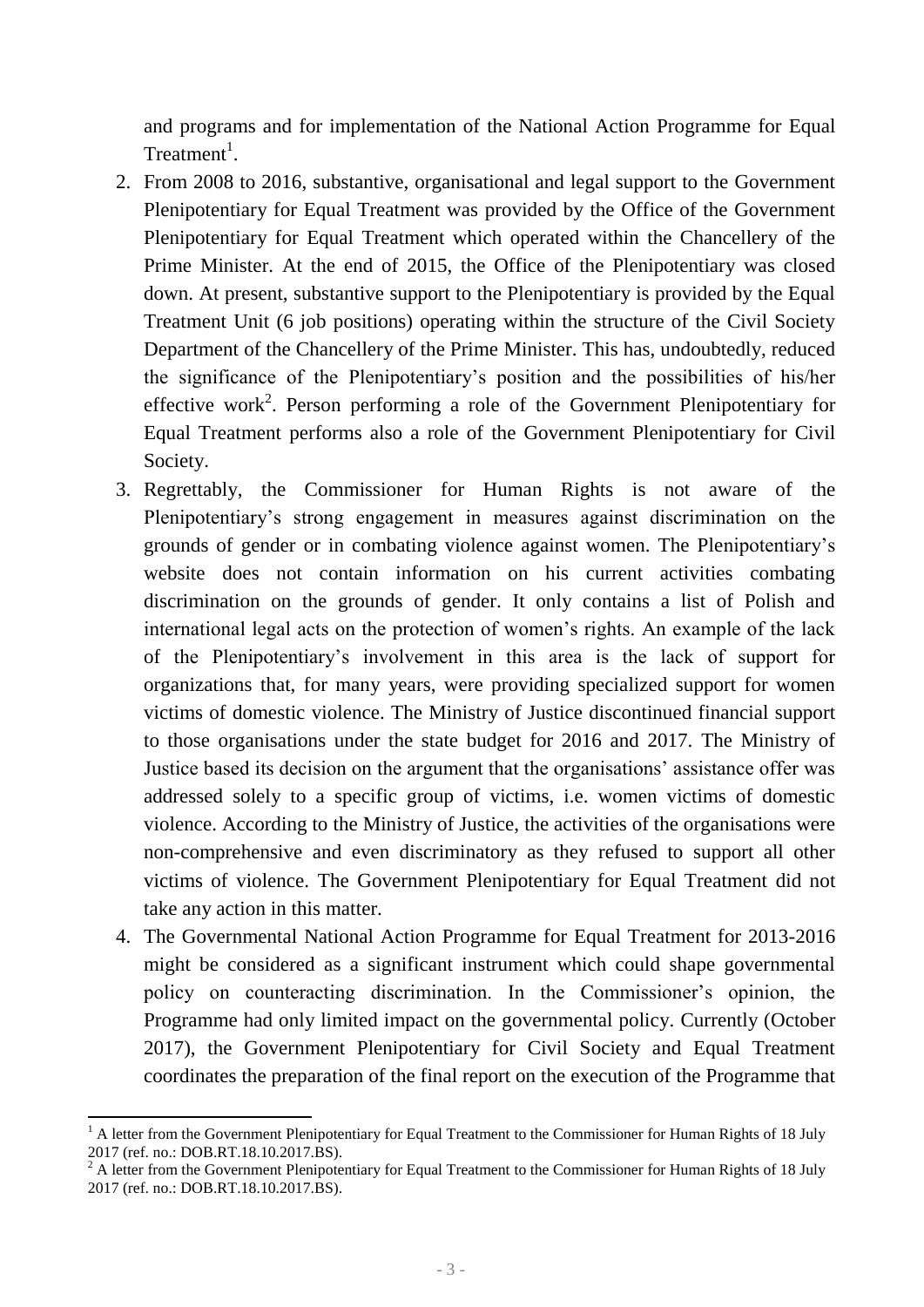was finished in 2016. In compliance with the Act of 3 December 2010 on the implementation of some regulations of European Union regarding equal treatment (Dz. U. [Journal of Laws] of 2016, item 1219), the Plenipotentiary shall also develop and submit to the Council of Ministers a new Programme for the coming years, i.e. since 2017. Taking into consideration the Plenipotentiary's statements, it is still unclear whether such document will be prepared<sup>3</sup>. Additionally, to the Commissioner's knowledge relevant public consultations are not held yet.

- 5. It should therefore be noted that the Committee's recommendations on strengthening the position of the Plenipotentiary have not been implemented. Furthermore, his/her competences in the field of implementing the principle of equal treatment have been weakened. Moreover, the lack of a separate budget allocation to the work of the Plenipotentiary and the implementation of the National Action Programme for Equal Treatment, as well as the very limited human resources available to implement these activities will make it impossible for the Plenipotentiary to properly and fully implement the Committee's recommendations with regard to systemic activities for the implementation of the principle of equal treatment of women and men.
- 6. The Plenipotentiary, in his letter of 18 July  $2017<sup>4</sup>$ , informed that work is continued by the network of 16 Voivodship Plenipotentiaries for equal treatment (operating in all Voivodships i.e. regions of the country) and by the Coordinators for Equal Treatment, appointed in 18 out of 19 ministries (except for the Ministry of Justice). Their role as the national mechanism for equal treatment is to implement activities regarding e.g. elimination of discrimination against women, as well as systemic gender mainstreaming into government policies. It should be noted, however, that there is no detailed information, even on the Plenipotentiary's website, about the Voivodship Plenipotentiaries and Ministry Co-ordinators, about their methods of work, competencies, mutual cooperation within the network or coordination of their activities. The Commissioner, in his current work, did not receive any information on systemic activities of the Plenipotentiaries and the Co-ordinators either.

#### **Paragraph 29. In line with its general recommendation No. 23 on women in political and public life, the Committee encourages the State party:**

1

<sup>&</sup>lt;sup>3</sup> A letter from the Government Plenipotentiary for Equal Treatment to the Commissioner for Human Rights of 25 July 2016 (ref. no.: BPRT.ZAPL.18.4.2016.MC), a letter from the Government Plenipotentiary for Equal Treatment to the Commissioner for Human Rights of 14 November 2016 (Ref. No.: DSO.SORT.0412.3.3.2016.MC) and 18 July 2017 (ref. no.: DOB.RT.18.10.2017.BS).

<sup>4</sup> A letter from the Government Plenipotentiary for Equal Treatment to the Commissioner for Human Rights of 18 July 2017 (ref. no.: DOB.RT.18.10.2017.BS).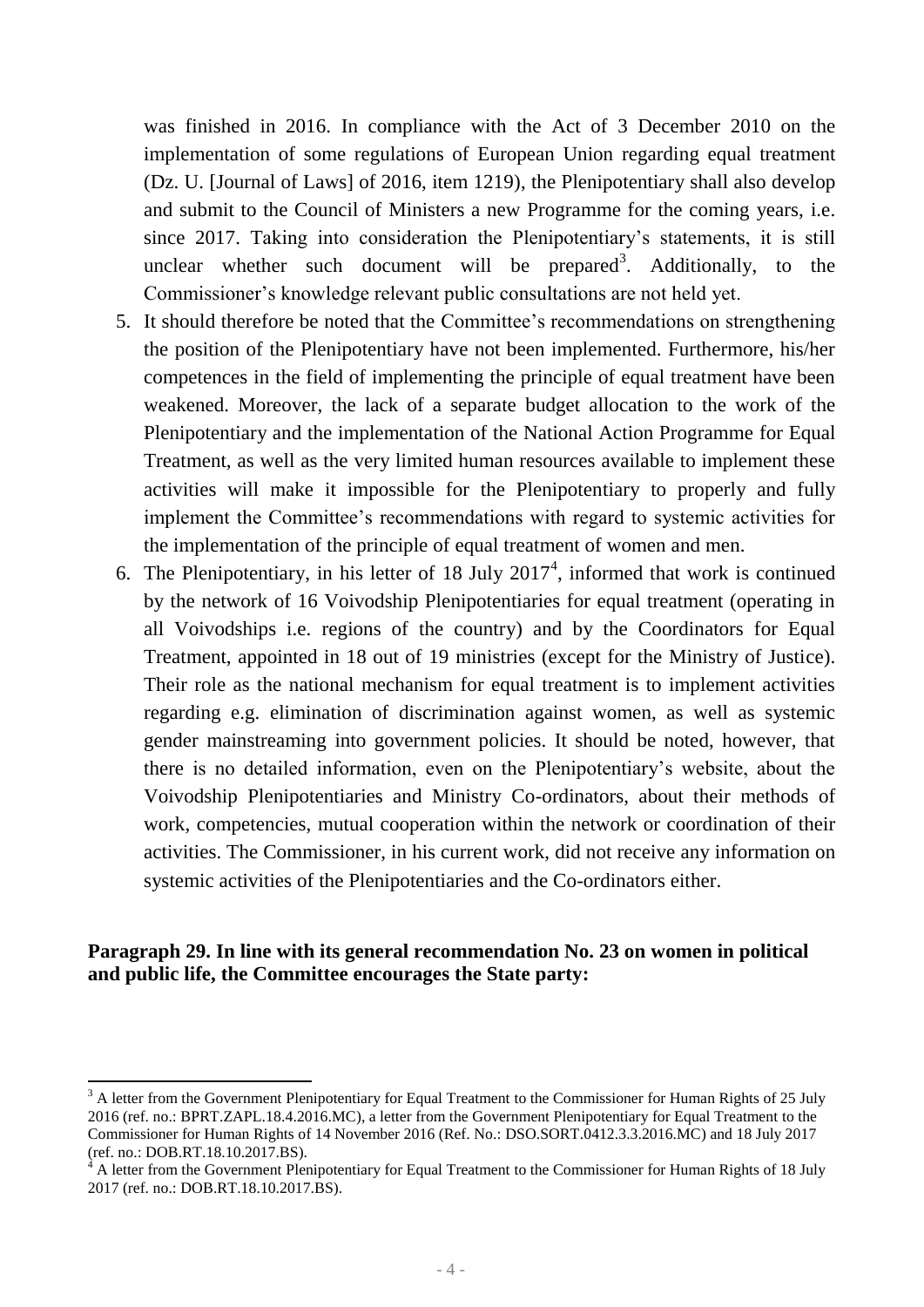**(a) To amend the Electoral Act with a view to placing candidates, women and men, in alternating positions on electoral lists (so-called "slide" or "zip" system in order to achieve parity);**

**(b) To adopt temporary special measures, in accordance with article 4 (1) of the Convention and the Committee's general recommendation No. 25 on temporary special measures, including quotas, benchmarks with specific time frames and training, in order to achieve equal and full participation of women in political and public life and in decision-making at all levels, including in the judiciary, executive functions at all levels and in international organizations."**

- 1. Currently, pursuant to the Act of 5 January 2011 the Electoral Code (Dz. U. [Journal of Laws] of 2017, item 15), in proportional elections (to the Sejm of the Republic of Poland, the European Parliament and certain local government bodies: county councils [Polish: rada powiatu] and regional councils [Polish: sejmik wojewodzki]), on every list of candidates, registered by an electoral committee, at least 35% representatives of either gender have to be placed. In addition, with regard to elections to county councils the Act stipulates that any list with only 3 candidates has to include at least 1 woman candidate and at least 1 man candidate.
- 2. However, despite postulates of experts, no specific solution has been introduced with regard to the order of placement of candidates of both genders on candidate lists (e.g. the so-called "zippered list" in which women candidates and men candidates are placed on a list in alternating order, starting from the beginning of the list). Such a solution would be particularly important in Poland where voters' common practice is to vote for candidates placed in the first places on candidate lists<sup>5</sup>.
- 3. It is noteworthy that the report of the Organization for Security and Co-operation in Europe, evaluating the 2011 parliamentary elections in Poland and the first use of the quotas, emphasized that although the introduction of the quota mechanism was fully consistent with the OSCE recommendations, the model adopted by Poland, without the electoral committees' practice of placing candidates in the "zippered list" system resulted in only a modest increase in representation of women over 2007<sup>6</sup>.
- 4. In the seventh term of the Sejm (2011-2015), legislative work was carried out on a bill to introduce the "zippered list" system into the Electoral Code, but the bill was eventually not adopted.
- 5. The OSCE report on the subsequent 2015 elections reiterated the need to supplement the gender quota requirement with a legal solution to regulate positions between

**<sup>.</sup>** <sup>5</sup> M. Niewiadomska-Cudak, *Reprezentacja kobiet w parlamencie [Representation of women in the Parliament]*, Studia Wyborcze, vol. XIII, 2012, p. 15.

<sup>&</sup>lt;sup>6</sup> Republic of Poland, Parliamentary Elections 11 October 2011. OSCE/ODHIR Election Assessment Mission Report, Warsaw 2012.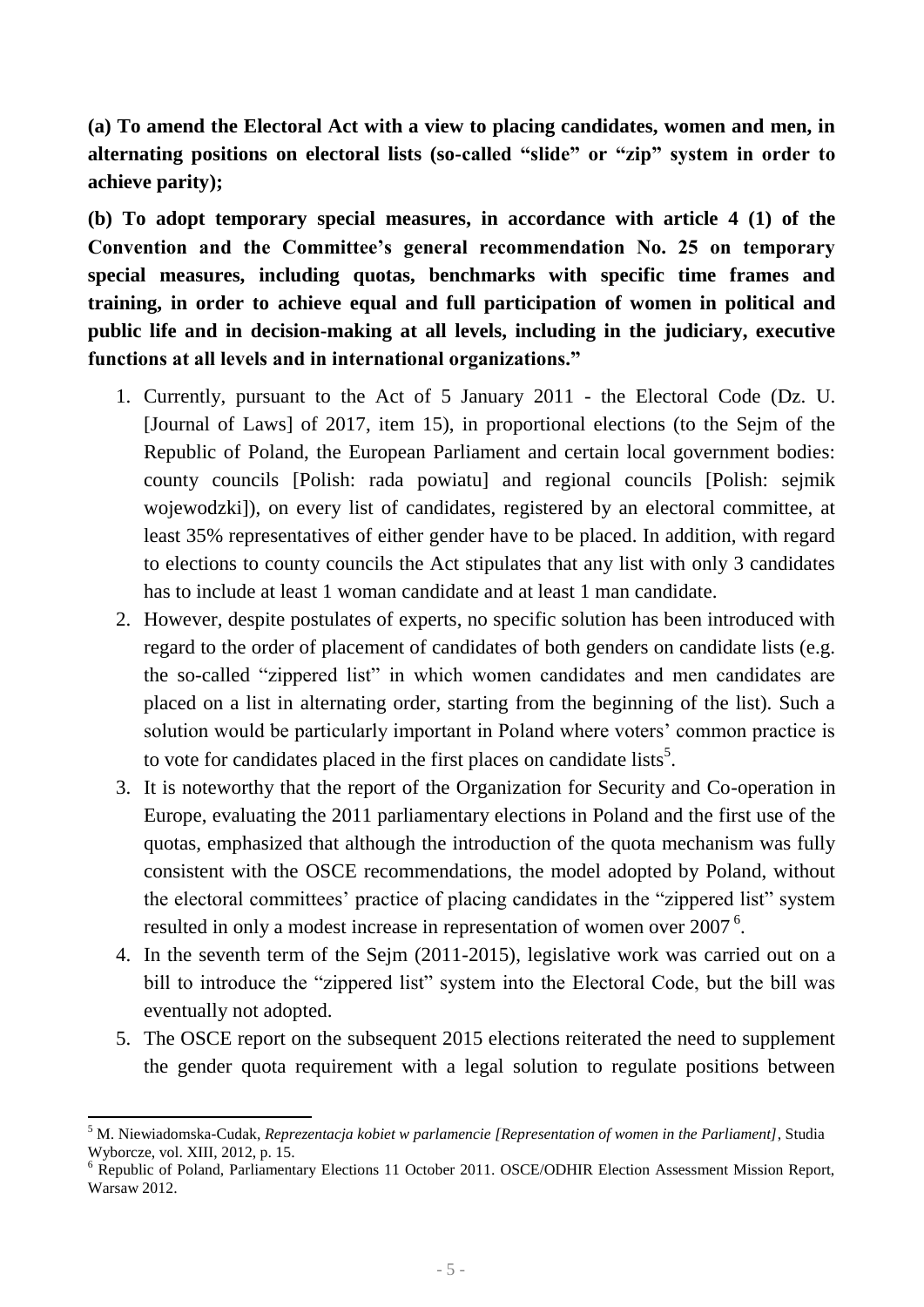genders on party lists<sup>7</sup>. However, in the Sejm's current term no such works are carried out.

- 6. The introduction of the quota mechanism had a clear effect in the form of a significant increase in the number of female candidates placed by electoral committees on candidate lists (an increase from approximately 23% of the candidates in 2007 to 42% in 2011 and 2015). However, women were often placed in lower places on the lists. This brought only a gradual increase in the number of women in the Sejm (20% in 2007, 24% in 2011, and 27% in 2015). The above-described quota mechanism is not used in single-mandate constituencies where majority voting system is used (in elections to the Senate of the Republic of Poland and to municipal councils).
- 7. In elections to the Senate, the percentage of female candidates was only 14% in 2011 and remained the same in 2015. This translated into a 13% share of women senators in both terms of office of the Senate.
- 8. According to the above data, the share of women in elected public authorities in Poland still remains low, particularly in relation to parliaments of other countries<sup>8</sup>.
- 9. In view of the need to implement the CEDAW recommendations, the Commissioner for Human Rights requested the Government Plenipotentiary for Equal Treatment to take a position on the issue of the implementation of measures with regard to women's right to stand in elections, and to provide information on activities planned in this area.
- 10.In his correspondence with the Plenipotentiary, the Commissioner pointed out that the phenomenon of underrepresentation of women in public life is comprehensive in nature and, therefore, a variety of activities should be undertaken to counteract it. It is appropriate to develop and implement extensive education and promotion initiatives, as well as to amend the electoral law. It is important to provide potential female candidates with information about their electoral rights because, as research shows, citizens' knowledge of the basic principles of the electoral system is  $low<sup>9</sup>$ . The Commissioner for Human Rights raised the need for such an education campaign already before the 2015 elections, pointing to the provisions of the National Action Programme for Equal Treatment for 2013-2016.
- 11.In the opinion of the Commissioner for Human Rights, legislative work aimed at introducing the so-called "zippered list" system is necessary and would be an

 $\overline{\phantom{a}}$ 

<sup>7</sup> Republic of Poland, Parliamentary Elections 25 October 2015. OSCE/ODHIR Election Assessment Mission Report, Warsaw 2016, p. 9.

<sup>8</sup> M. Fuszara (ed.), *Kobiety, wybory, polityka [Women, elections, politics]*, Warsaw 2013, p. 7.

<sup>9</sup> B. Roguska, J. Zbieranek, *Polacy o prawie wyborczym i mechanizmach kampanii wyborczych [Poles on the electoral law and election campaign mechanisms used in election campaigns],* Warsaw 2011; B. Roguska, J. Zbieranek, *Polacy o ułatwieniach w głosowaniu. Wiedza, opinie i oczekiwania [Poles on voting facilitation measures: knowledge, opinions and expectations],* Warsaw 2014.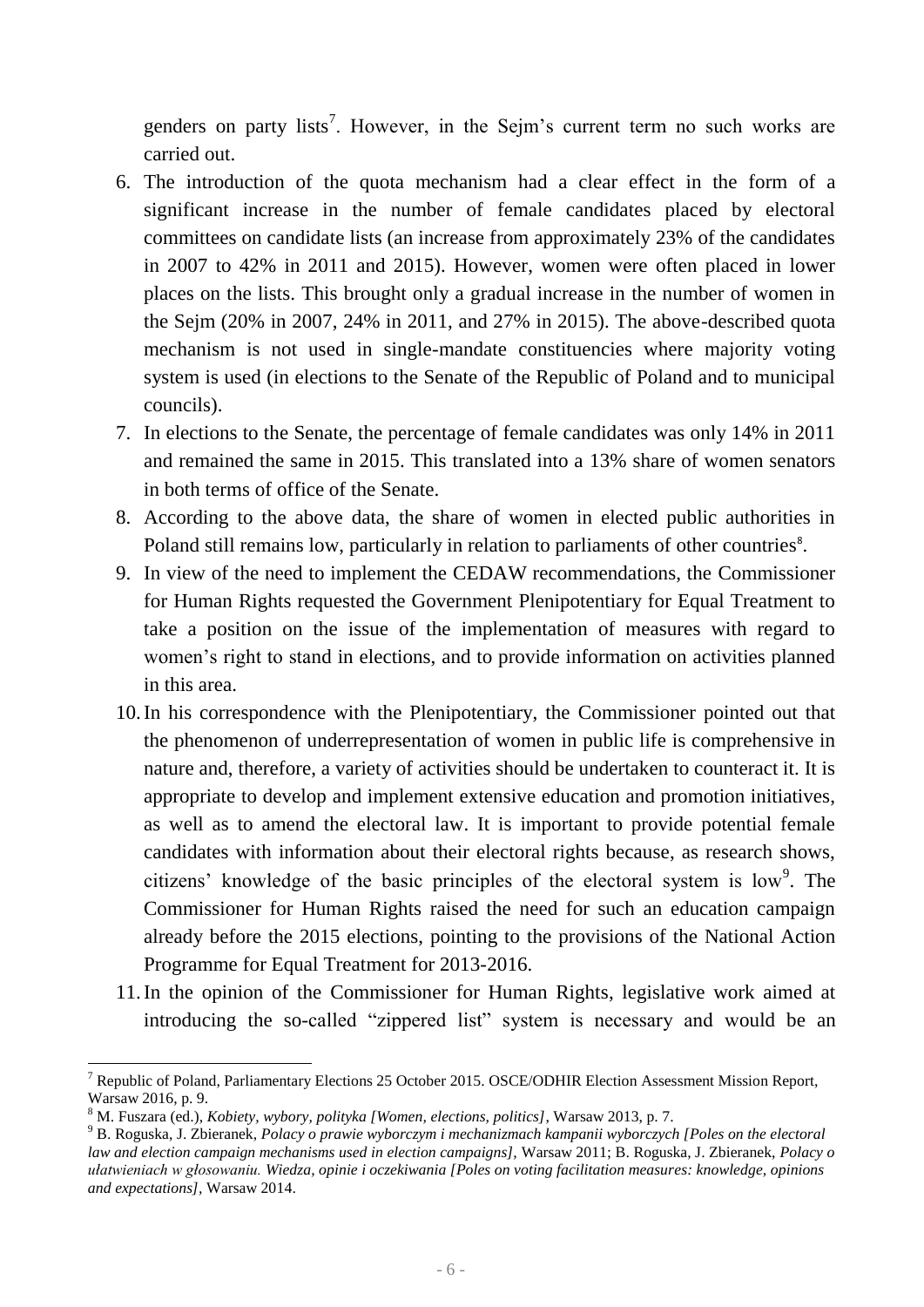expression of consistency of the legislator who has already introduced the quota mechanism, recognizing the important reasons for its application and expecting to achieve specific results. The amendments in the legislation should provide an actual guarantee of gender equality and increase the involvement of women in the electoral process. The to-date limited effectiveness of the quota mechanism would be increased by the introduction of the so-called "zippered list" system. Reference was also made to survey results as well as consistent recommendations of the OSCE in this area.

- 12.As regards the majority voting system used in elections to the Senate of the Republic of Poland, for several terms of office the share of female candidates has been very low  $(14\%$  in  $2015)^{10}$ . Therefore, the government should carry out an analysis to identify potential obstacles faced by women in standing for elections in which the majority voting system is used, in order to indicate effective ways to eliminate them.
- 13.Regretfully, the Government Plenipotentiary for Equal Treatment did not share the arguments of the Commissioner for Human Rights<sup>11</sup>. As regards the postulated amendments to the Electoral Code, the Plenipotentiary expressed the view that the introduction of the "zippered list" system would be contrary to the principle of social justice, laid down in Article 2 of the Constitution of the Republic of Poland, as well as to the principle of proportionality, laid down in Article 31(3) thereof. In his opinion, it would lead to the omission of the whole process of selecting candidates based on fair competition, and to the elimination of candidates outstanding in terms of their range of achievements and specialist competences. This, according to the Plenipotentiary, would constitute candidates' preferential treatment on the grounds of gender which is a criterion not significant in seeking a mandate of a Member of Parliament or Senator. The Plenipotentiary considered the introduction of the "zippered list" system as excessive and unjustified regulatory interference which may violate the constitutional rights and freedoms of citizens. The "zippered list" system would also limit the powers of political parties. Furthermore, it would also undermine the dignity of women and their competences, as women do not want to be elected solely on the grounds of their gender but on the grounds of their skills and abilities.
- 14.In the opinion of the Plenipotentiary, the lower rate of representation of women, as compared to men, is not a reflection of unequal opportunities and discrimination but may result from cultural determinants. The Plenipotentiary's interpretation of election-related statistics is very different: in his opinion, the quota system has

**.** 

<sup>10</sup> J. Zbieranek, *Polski system wyborczy a równość płci – szkic aktualnych problemów [Polish electoral system and gender equality – an outline of existing problems],* [w / in:] Z. Dąbrowska, K. Kądziela (ed.), *Bieda i strach w mieście kobiet [Poverty and fear in the women's city],* Warsaw 2013.

<sup>&</sup>lt;sup>11</sup> Letter of 13 May 2016 (ref. no.: BPRT.ZAPL.0411.1.2.2016.MC).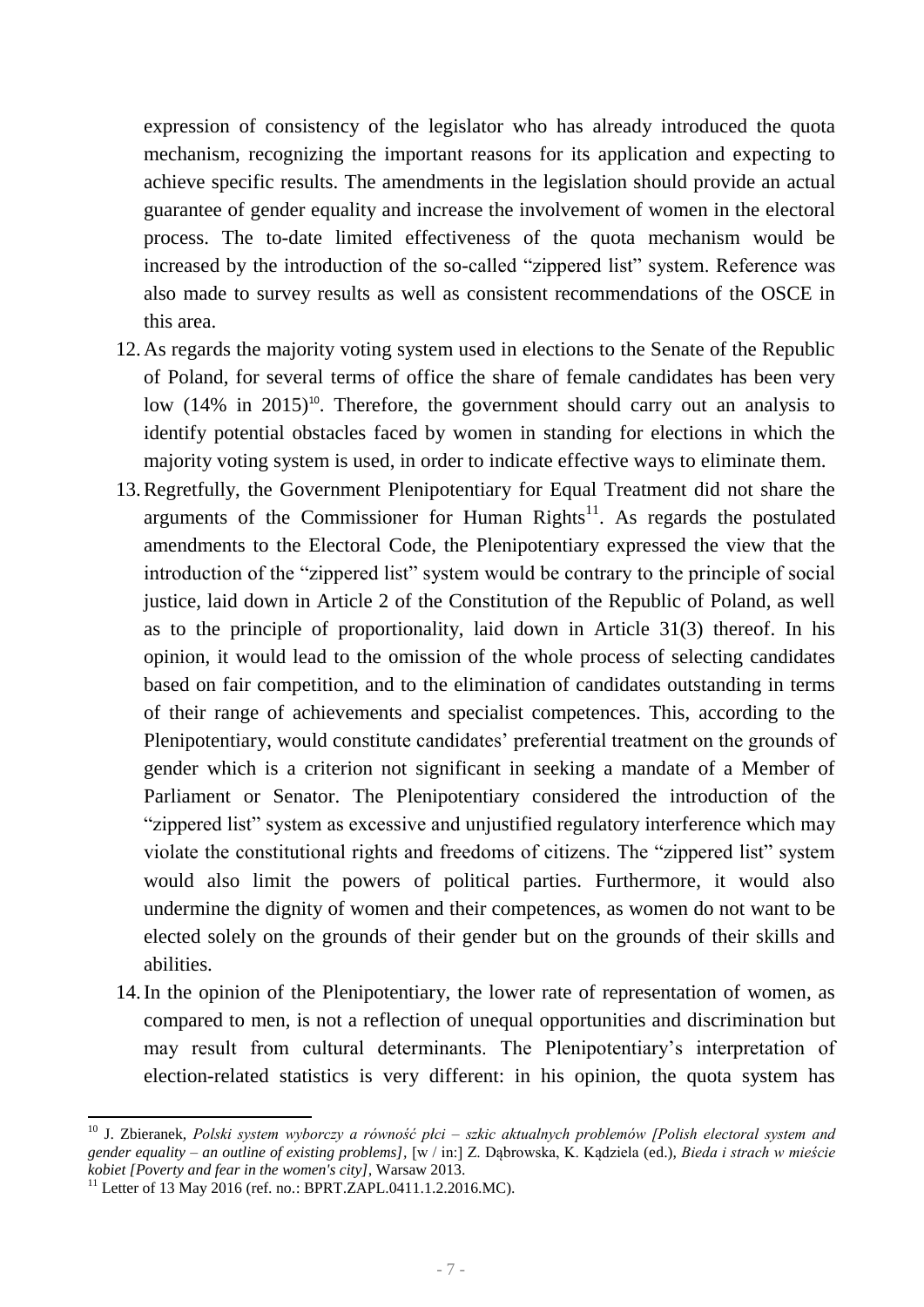significantly reduced the chances of individual female candidates, given the declining proportion of women candidates placed on candidate lists to the number of women mandate holders actually elected for a given term of office.

- 15.As regards equal access to decision-making positions in public administration bodies, there are doubts as to whether, after the amendment of the Act on Civil Service<sup>12</sup> and the abolition of the competition-based procedure of recruitment to managerial positions, equal opportunities will be ensured for women and men in access to managerial positions.
- 16.According to the above-mentioned amendment, employment relationships with persons who, on the date of the Act's entry into force, hold senior positions in the civil service or the foreign service, shall expire 30 days after the entry into force of the Act, provided that no terms of further employment and pay are proposed to those persons within the expiry period or that the proposed new terms of employment and pay are rejected by them. The decisions on termination of such employment relationships were left to the sole discretion of heads of individual agencies, also with regard to persons subject to protection (e.g. pregnant women, women on maternity or persons in the pre-retirement period). Prior to the regulations' entry into force, recruitment to senior civil service positions was carried out in form of an open and competitive recruitment procedure. Currently, the open and competitive recruitment procedure has been replaced by the appointment procedure. Depending on the agency, persons holding managerial positions are appointed and dismissed e.g. by the competent minister, head of the central-level agency, head of the Chancellery of the Prime Minister, head of the Voivodship (i.e. regional) government, or director general of a given agency. It should be emphasized that the change is contrary to the constitutional standards of access to public service and of the operation of the civil service corps. The Constitution of the Republic of Poland stipulates that *A corps of civil servants shall operate in the organs of government administration in order to ensure a professional, diligent, impartial and politically neutral discharge of the State's obligations.* The civil service should thus be professional, diligent, impartial and politically neutral. However, due to the elimination of the competitive procedure, the ruling party may, at its sole discretion, determine the recruitment criteria for individual managerial positions.
- 17.Furthermore, the legislator excluded the right of citizens' access to information on vacant senior positions in the civil service. There is, therefore, no possibility to speak of the implementation of the right of equal access to public service as this right may only be exercised by those citizens who have exclusive access to non-public information on vacant civil service positions.

**.** 

 $12$  Act of 30 December 2015 amending the Act on the Civil Service and certain other acts (Dz. U. [Journal of Laws] of 2016, item 34).